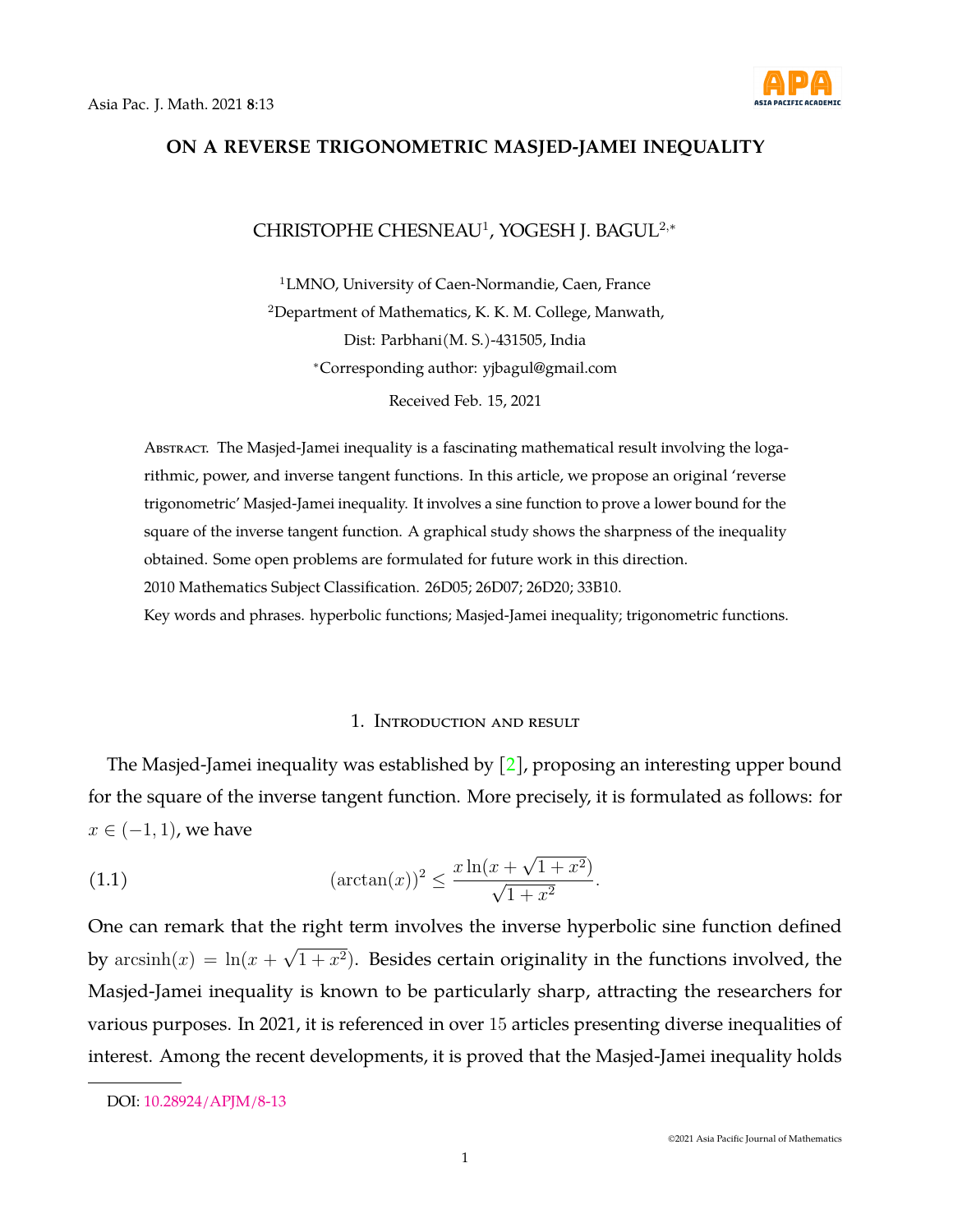for wider values for x; the whole real line can be considered instead of  $(-1, 1)$ . The rigorous proof is given in  $[4]$ . This work was the inspiration for sharp inequalities centered around the hyperbolic inverse tangent function and its generalized version. See [\[1\]](#page-3-1) and [\[3\]](#page-4-2), respectively.

In this paper, we present a result that can be viewed as a 'reverse trigonometric' Masjed-Jamei inequality. Precisely, 'reverse' because it provides a lower bound for the square of the inverse tangent function similar to the upper bound in  $(1.1)$  and 'trigonometric' because it is achieved through the use of an additional sine function. This result is specified in the following theorem.

<span id="page-1-0"></span>**Theorem 1.1.** *For*  $x \in (-\pi, \pi)$ *, we have* 

$$
\frac{\sin(x)\ln(x+\sqrt{1+x^2})}{\sqrt{1+x^2}} \le (\arctan(x))^2.
$$

The next section is devoted to the proof of this theorem.

## 2. Proof of Theorem [1.1](#page-1-0)

Several techniques are possible to conduct this proof; here, we opt for classic function analysis. Let us define

<span id="page-1-2"></span>(2.1) 
$$
F(x) = (\arctan(x))^2 - \frac{\sin(x)\ln(x + \sqrt{1 + x^2})}{\sqrt{1 + x^2}}.
$$

We thus aim to prove that  $F(x) \ge 0$  for  $x \in (-\pi, \pi)$ . Since  $F(-x) = F(x)$ , it is enough to prove that  $F(x) > 0$  for  $x \in (0, \pi)$ , the desired inequality being obvious for  $x = 0$ . Let us study the behaviour of  $F(x)$  through standard derivation techniques and well-chosen intermediary functions. After some calculus and simplifications, we have

$$
F'(x) = \frac{2 \arctan(x)}{1+x^2} - \frac{(x/\sqrt{1+x^2}+1)\sin(x)}{(x+\sqrt{1+x^2})\sqrt{1+x^2}} + \frac{x \arcsinh(x)\sin(x)}{(1+x^2)^{3/2}} - \frac{\arcsinh(x)\cos(x)}{\sqrt{1+x^2}}
$$
  
(2.2)  

$$
= \frac{1}{(1+x^2)^{3/2}}g(x),
$$

<span id="page-1-1"></span>where

$$
g(x) = (2 \arctan(x) - \sin(x))\sqrt{1 + x^2} + \operatorname{arcsinh}(x)(x \sin(x) - (1 + x^2)\cos(x)).
$$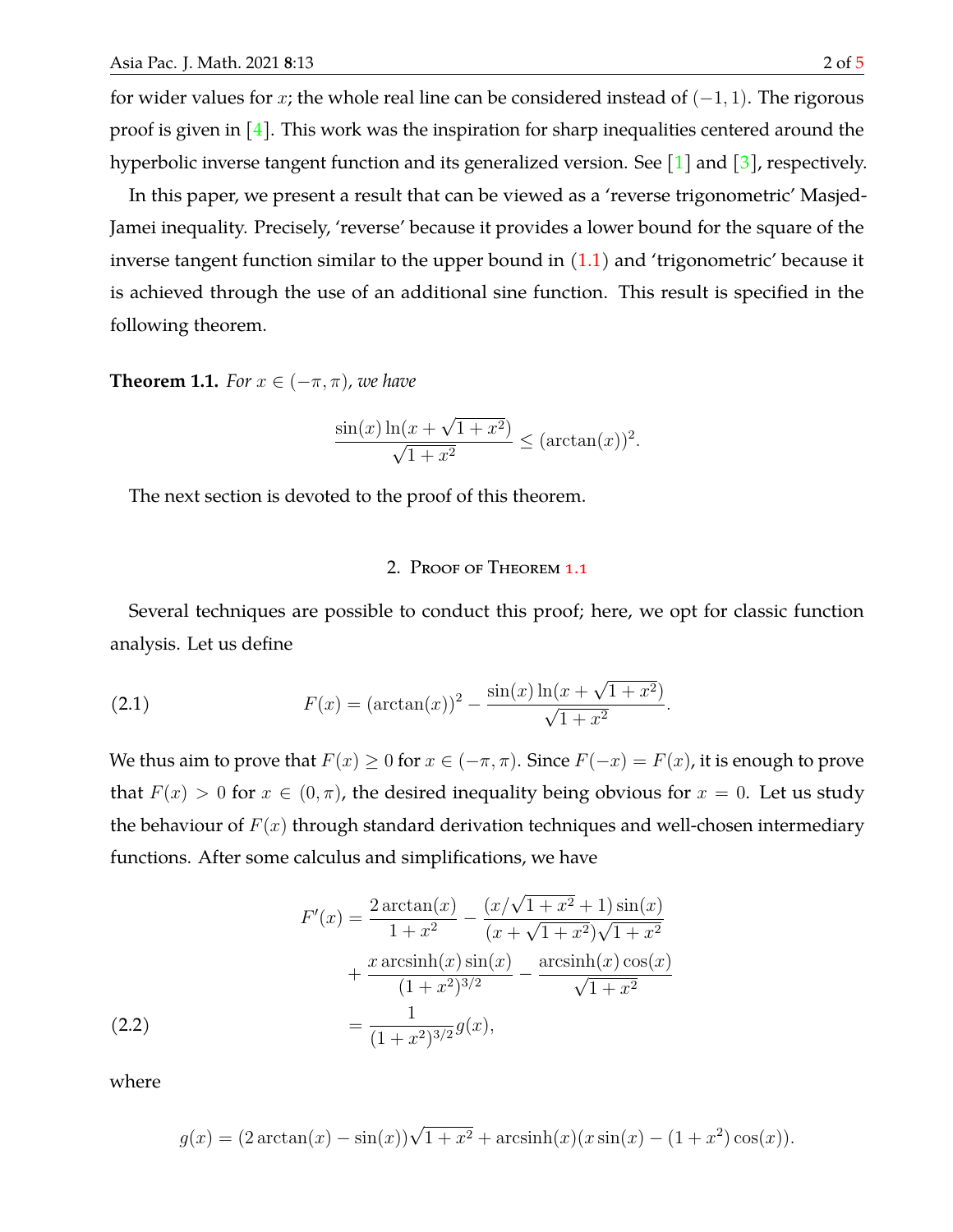The sign of  $g(x)$  is thus informative on the eventual monotonicity of  $F(x)$ . Let us now study this aspect. We have

(2.3)  
\n
$$
g'(x) = \frac{2}{\sqrt{1+x^2}} + \frac{2x \arctan(x)}{\sqrt{1+x^2}} - \sqrt{1+x^2} \cos(x) - x \cos(x) \arcsin(x)
$$
\n
$$
+ (2+x^2) \sin(x) \arcsin(x) - \sqrt{1+x^2} \cos(x)
$$
\n
$$
= \frac{1}{\sqrt{1+x^2}} [\phi(x) + \psi(x)],
$$

<span id="page-2-0"></span>where

$$
\phi(x) = 2 + 2x \arctan(x) - 2(1 + x^2) \cos(x)
$$

and

$$
\psi(x) = (2 + x^2)\sqrt{1 + x^2}\sin(x)\arcsin(x) - x\sqrt{1 + x^2}\cos(x)\arcsin(x).
$$

Since  $\sin(x)/x > \cos(x)$  for  $x \in (0, \pi)$ , it is immediate that

<span id="page-2-1"></span>(2.4) 
$$
\psi(x) = \operatorname{arcsinh}(x)\sqrt{1+x^2}\left[ (1+x^2)\sin(x) + \sin(x) - x\cos(x) \right] > 0.
$$

Now, by virtue of  $\sin(x)/x > \cos(x)$  for  $x \in (0, \pi)$  and  $\cos(x) < 1$ , we get

$$
\phi'(x) = \frac{2x}{1+x^2} + 2\arctan(x) - 4x\cos(x) + 2(1+x^2)\sin(x)
$$

$$
= \frac{2}{1+x^2} \left[ (1+2x^2)(\sin(x) - x\cos(x)) + x(1-\cos(x)) + (1+x^2)\arctan(x) + x^4\sin(x) \right] > 0.
$$

Therefore,  $\phi(x)$  is strictly increasing over  $(0, \pi)$ , implying that  $\phi(x) > \phi(0) = 0$ . This inequality combined with [\(2.3\)](#page-2-0) and [\(2.4\)](#page-2-1) ensures that  $g'(x) > 0$  so  $g(x)$  is strictly increasing over  $(0, \pi)$ , implying that  $g(x) > g(0) = 0$ . Hence, by [\(2.2\)](#page-1-1),  $F'(x) > 0$  which implies that  $F(x) > F(0) = 0$ . The desired result is obtained, ending the proof of Theorem [1.1.](#page-1-0)  $\Box$ 

## 3. Graphical analysis

In order to illustrate the validity and sharpness of the inequality in Theorem [1.1,](#page-1-0) a graphical analysis is performed in Figure [1](#page-3-2) by varying the range of values for  $x$ .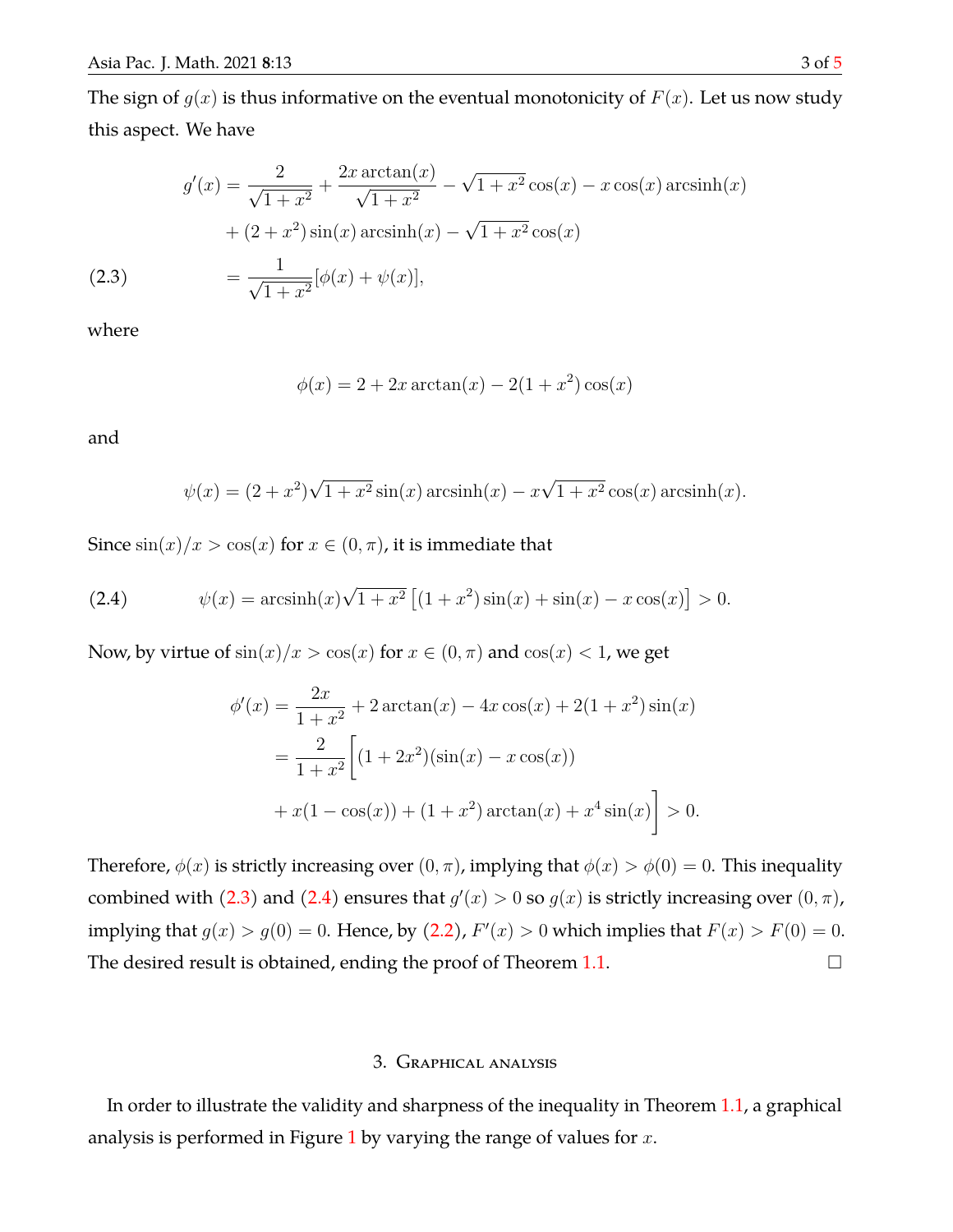

FIGURE 1. Plots for  $F(x)$  given in [\(2.1\)](#page-1-2) for (a)  $x \in (-1,1)$  and (b)  $x \in (-0.2,0.2)$ .

We see in Figure [1](#page-3-2) that the lower bound in Theorem [1.1](#page-1-0) is very sharp. This is particularly true for values of  $x$  in the neighborhood of 0, as illustrated in Figure [1](#page-3-2) (b).

## <span id="page-3-2"></span>4. Open problem

Based on the result of [\[4\]](#page-4-1), we conjecture that Theorem [1.1](#page-1-0) is still valid for  $x \in \mathbb{R}$  instead of  $x \in (-\pi, \pi)$ , as sketched in Figure [2](#page-3-3) for  $x \in (-20, 20)$ .



FIGURE 2. Plot for  $F(x)$  for  $x \in (-20, 20)$  (arbitrary large interval).

<span id="page-3-3"></span>The rigorous proof however needs more developments; it remains an open problem.

#### **REFERENCES**

- <span id="page-3-1"></span>[1] X.-D. Chen, L. Nie, W. Huang, New inequalities between the inverse hyperbolic tangent and the analogue for corresponding functions, J. Inequal. Appl. 2020 (2020), 131.
- <span id="page-3-0"></span>[2] M. Masjed-Jamei, A main inequality for several special functions. Comput. Math. Appl. 60 (2010), 1280-1289.